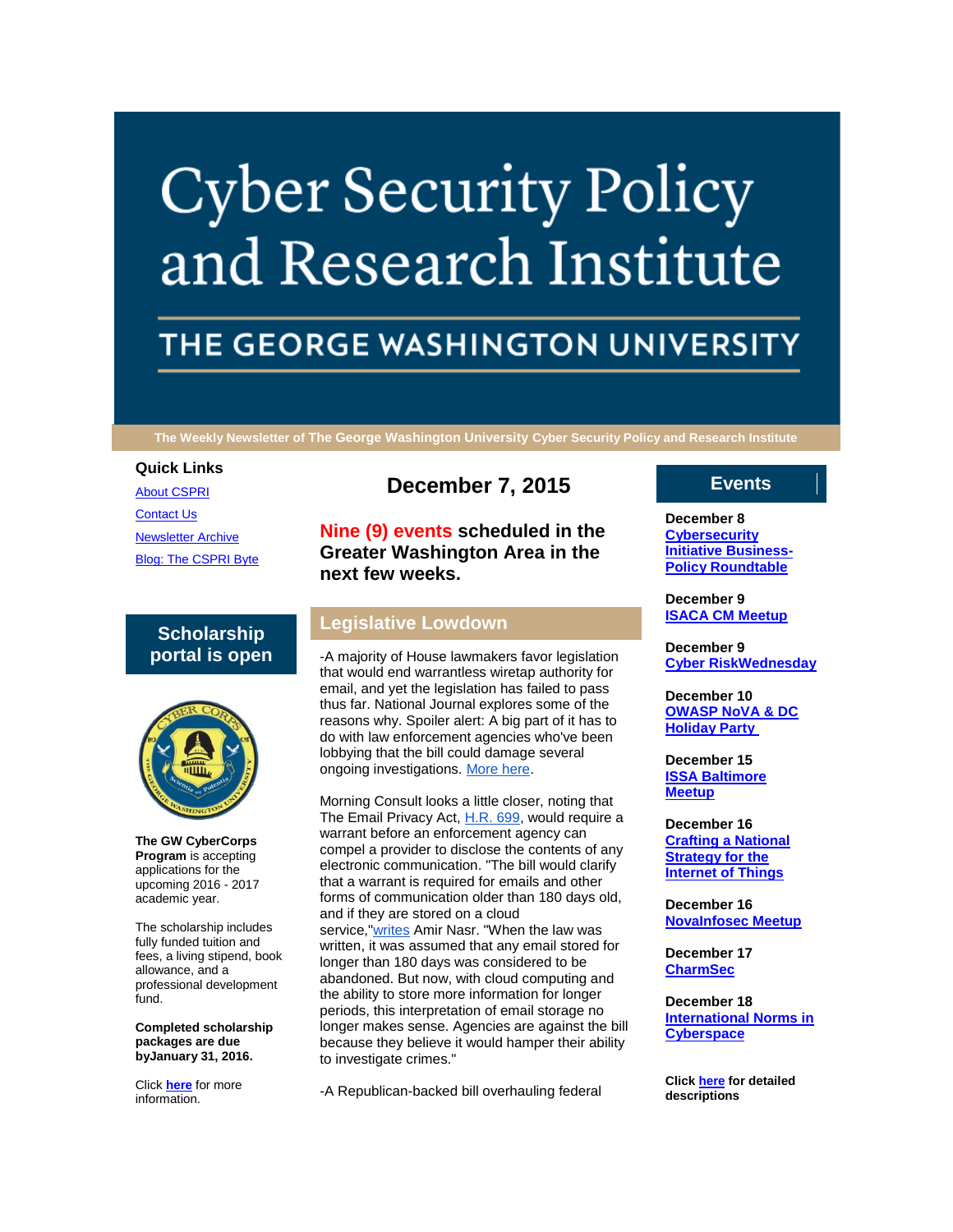# **Follow Us**

**Follow us on Twitter: @gwCSPRI**

**Follow CSPRI Director, Lance Hoffman: @lancehoffman1**

**Follow CSPRI Associate Director, Costis Toregas: @DrCostisToregas**

energy policy that [passed](http://r20.rs6.net/tn.jsp?e=001eiRk7vBuU5AP0lTR1N4JRmjNoWMv9tqDdzfKERplQDGPsG009sEuQv4HrSqsPlqvTLhGHqIx7ItcyqIlFMuOiPijxiEIn7Hu8qPZrOVKnkhf6FR6BSAQ8JpwX2KU7P6mRXU6uKzV_wCnM-MQ00qrp5RQPAZR6jB3QpT2cuhwNlPS8Nvm43J-zgVTSuDMWEbHqyBh-AnWqxY=) the House last week includes several significant provisions aimed at defending the nation's power supply against cyberattacks, The Hill reports. "Included in Rep. Fred Upton's (R-Mich.) legislation is the creation of a "Cyber Sense" program that would require the Department of Energy (DOE) to identify and promote cyber-secure products intended for use in the bulk-power system," [writes](http://r20.rs6.net/tn.jsp?e=001eiRk7vBuU5AP0lTR1N4JRmjNoWMv9tqDdzfKERplQDGPsG009sEuQv4HrSqsPlqvTLhGHqIx7ItcyqIlFMuOiPijxiEIn7Hu8qPZrOVKnkhkfOVq9zEz2i-haCfckyrbVU1wj-WwPem5YgL7JSHhtfOBHjxthhnE4QiGVoJRwoMpGAerAPgnPZ2q6v08l-HzeXkgBsguykc=) Katie Bo Williams. "The bill also requires that both the DOE and electrical utilities create plans to keep power flowing in the event of a cyberattack. In addition, it establishes a grant program for state and local governments to prepare to mitigate power disruptions resulting from a cyberattack."

### **Cyber Security Policy News**

#### **OPM update**

-The Chinese government recently arrested a handful of hackers it says were connected to the breach of Office of Personnel Management's database this year, a mammoth break-in that exposed the records of more than 22 million current and former federal employees, according to The Washington Post. "The arrests took place shortly before a state visit in September by President Xi Jinping, and U.S. officials say they appear to have been carried out in an effort to lessen tensions with Washington," [writes](http://r20.rs6.net/tn.jsp?e=001eiRk7vBuU5AP0lTR1N4JRmjNoWMv9tqDdzfKERplQDGPsG009sEuQv4HrSqsPlqva5sYAs1qI6bXSjRb4TZI-OffIsMg_z4GBwFisnxEfFr930EnT1BZtU1QXPj6GbHaW-3adFJWAhRc0PVPn5FA4PCdBKmxKUtSMsz7LONT4oW6xO5y6jKVo_p8metjtswXOZ22orHWSOK-INiSgi4DxfmkZPLhx0UtuPAfF-Py1hkM1wpIYjM6Uo5UF-TURK5X732LQyg9Kb4Sv4PmiTRVNn3ZUGqaqP9ak_5Nqk7UQ4DHDpolLWNMn9eC3cNXtHgQ05d1wvqmgOl0A71FqviHVQ==) Ellen Nakashima. "The identities of the suspects - and whether they have any connection to the Chinese government - remain unclear."

#### **DHS update**

-The U.S. Department of Homeland Security (DHS) has been quietly launching stealthy cyber attacks against a range of private U.S. companies - mostly banks and energy firms. These digital intrusion attempts, commissioned in advance by the private sector targets themselves, are part of a little-known program at DHS designed to help "critical infrastructure" companies shore up their computer and network defenses against real-world adversaries. Read more at [KrebsOnSecurity.com.](http://r20.rs6.net/tn.jsp?e=001eiRk7vBuU5AP0lTR1N4JRmjNoWMv9tqDdzfKERplQDGPsG009sEuQv4HrSqsPlqvTLhGHqIx7IvfZygGTqpXydE_Sdd8ILakYLxAqru0_IbOHDAZJnkV6DK4YixEiXQ68bBTK-Fp0cQxVfhmWC8-Tql3DmiTanLr1RmPBplIGrxzP5YG5vpsxQ==)

#### **Kazakhstan's new internet law**

-Before the end of the year, Kazakhstan will begin enforcing a new law that requires every internet user in the country to install a backdoor, allowing the government to spy on its citizens. The New York Times reports that the "move to intercept encrypted communications - which is scheduled to begin in January - will effectively allow Kazakh officials to monitor, or even block, vast swaths of digital content for Kazakh Internet and mobile users," [writesN](http://r20.rs6.net/tn.jsp?e=001eiRk7vBuU5AP0lTR1N4JRmjNoWMv9tqDdzfKERplQDGPsG009sEuQv4HrSqsPlqvTLhGHqIx7IsFZEoXx33Iyd4QD0iUZLbD_4z5RGnYrkJ9FRxmB6O8V3exLBoWeaUyvzxVIxcfOe-ZSzGTSoARmwAKMGViqKojVS_toAkPf1LZ7BjK7A6_V2OkOBLKjPfrQkc9gedBNYUFQitdpnZf2Gk2-1Zr5Cux)icole Perlroth. "Kazakhstan's largest telecommunications company said in a news release that it and other operators were 'obliged' by law to intercept encrypted web and mobile connections flowing into its borders, beginning Jan. 1. The company advertised the move